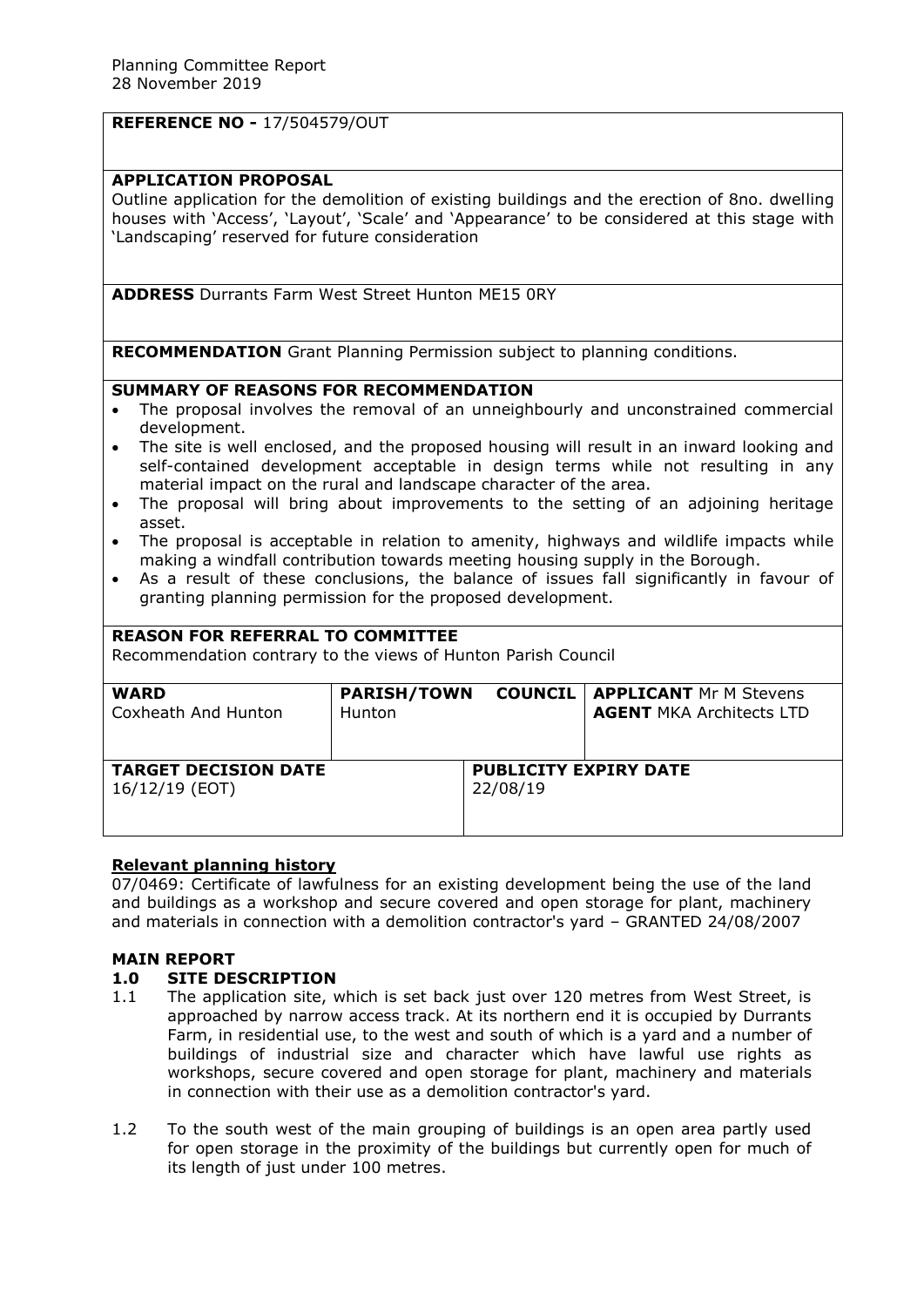1.3 There is dense tree and hedgerow cover along the north and south west site boundaries with an area of orchard to the south east. Abutting the site to the north west is Durrants House, a Grade II Listed Building (LB). In a wider context the application site lies in open countryside.

# **2.0 PROPOSAL**

- 2.1 Outline planning permission is sought to demolish Durrants Farm along with all buildings to the south west along with the removal of all areas of open storage. These works are to permit redevelopment of the site for 8 no detached houses with access, layout, scale and appearance to be considered at this stage with landscaping left reserved.
- 2.2 Eight buildings will be demolished (having a combined footprint of 925 sqr metres). The eight replacement houses (including garages) having a footprint of 1568 sqr metres.
- 2.3 It should be noted that though the application site area exceeds the area covered by the lawful development certificate 07/0468 above (and includes Durrants Farm and the area to the east and south) the area to be developed is restricted to the area of the LDC and curtilage of the house known as Durrants farm.
- 2.4 The proposal as originally submitted showed a mix of 4 and 5 bedroom units, all two storey with a contemporary square profile design regularly spaced around a straight road terminating in a circular turning area.
- 2.5 In response to original concerns regarding the design of the proposed development the following information was submitted by the applicant:
	- The site is self contained and inward looking. Typically housing and farmsteads grow up in an organic way and this is reflected in their layouts.
	- When making proposals in an organic/ historical context the layout would reflect this.
	- The application site is not within or abutting an organic rural context and to impose such a layout would be out of context.
	- The application site has its own inward style.
	- The architecture has been designed to be modern and low lying so that is not easily visible from the road or walks surrounding it.
	- The buildings are rectilinear in design and this has been reflected in the site layout.
	- Due to the proposed tree screening the site layout will have no impact on the wider countryside.
	- Redesigning the layout to make it appear more informal given the site characteristics and impact of the development is not considered to be justified in the circumstances.
- 2.6 In response to concerns over the design of the houses, revised plans have since been submitted and now show traditional designed and proportioned two storey houses all with pitched roofs. The outline planning application has also been amended with appearance no longer being reserved.

## **3.0 POLICY AND OTHER CONSIDERATIONS**

The National Planning Policy Framework 2018(NPPF) National Planning Practice Guidance (NPPG) Development Plan: SS1, SP17, SP18, SP19, DM1, DM3, DM4, DM5, DM30,

## **4.0 LOCAL REPRESENTATIONS**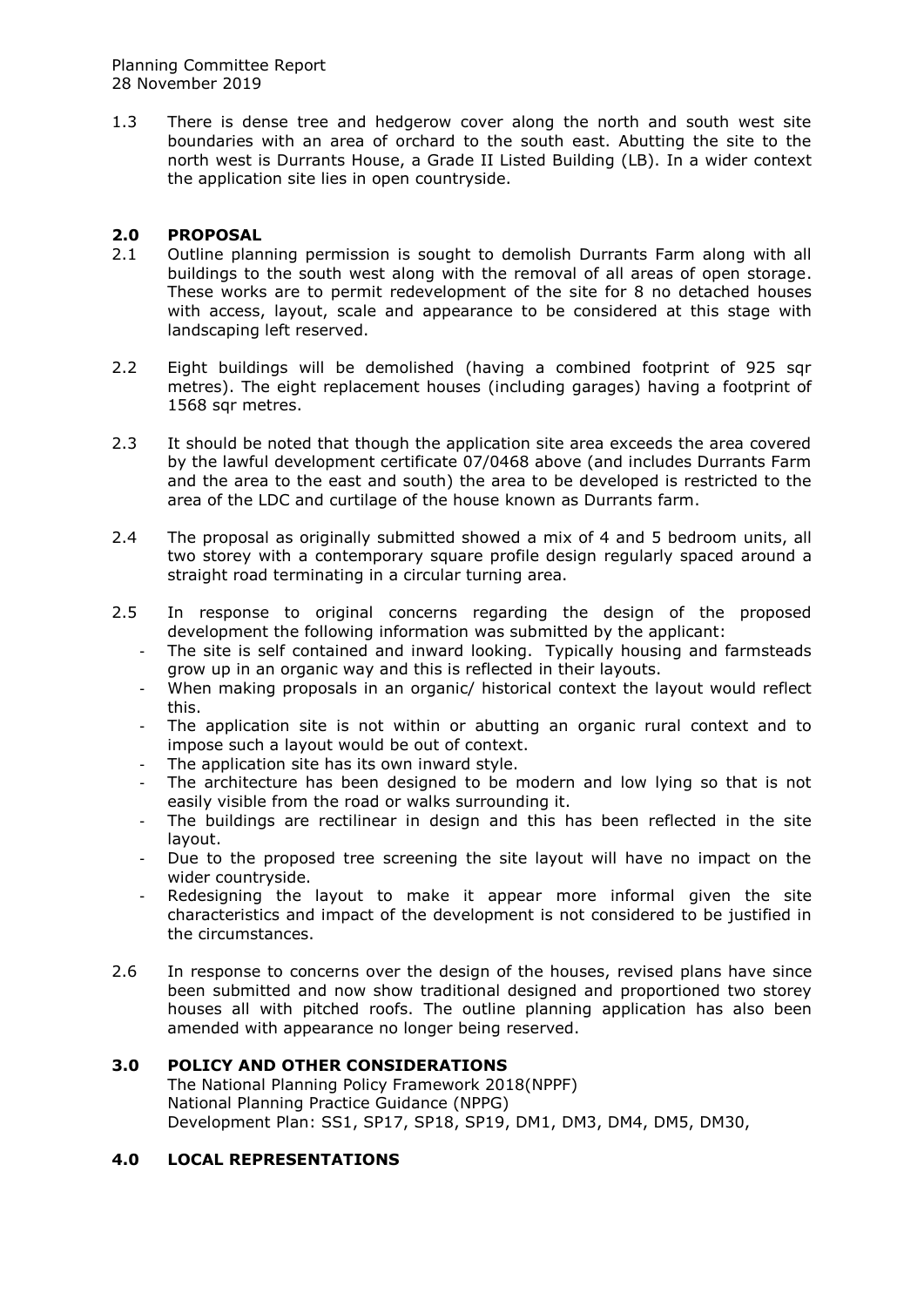- 4.1 19 neighbouring properties consulted no representations received in connection with the proposal as originally submitted.
- 4.2 2 representations received in connection with the amended proposal are summarised below:
	- 8 large houses excessive being located within our small, rural village and harm openness of countryside.
	- Although house design improved still too large and obtrusive while harming the character and setting of nearby listed buildings.
	- Result in substantial increase in development and encroach into open countryside well in excess of the commercial area acknowledged by the lawful development certificate.
	- No provision for affordable housing.
	- Disputes accuracy of the viability assessment.
	- Potential health hazard risks to residents due to site contamination.
	- Design and layout too suburban and does not maintain or enhance the village character of Hunton.
	- Proposed do not meet the need of Hunton Hunton Plan identified a need for small units.

### **5.0 CONSULTATIONS**

- 5.1 **Hunton PC:** Objected to the proposal as originally submitted on the following summarised grounds:
	- Site put forward for housing in two 'call for sites' procedures as part of local plan preparation but rejected on both occasions– from this it must be concluded the site was deemed unsuitable for development as the site has not been allocated for housing.
	- The Council is able to demonstrate a 5 year supply of housing land  $-$  as such no housing justification for proposed development.
	- No commercial business operating from the site which should not be considered a brownfield site.
	- The proposed development replaces a number of old barns, sheds and enclosures with 8 houses with the stated footprint increasing from 925m2 to 1,568m2 creating a more substantial built development.
	- The formalised layout of the houses, giving the impression of a cul de sac, does not reflect the sporadic nature of the dwellings in the area.
	- The modern design of the dwellings is suburban and would not blend in with the dwellings of mixed character in the locality.
	- The development would be intrusive and out of keeping with the rural landscape and detrimental to the character and appearance of the local countryside.
	- Proposal would significantly intensify built development within the open countryside having a significant urbanising effect upon the site and substantially change its character.
	- The proposed design of the houses would be out of character with, and not enhance, the local, natural and historic character of the area.
	- Proposal represents unsustainable development as the site is located in a relatively isolated location, outside of any defined built up area in open countryside.
	- Hunton does not have any shops, a doctors surgery, a dentist or other services normally found in sustainable locations in areas identified for housing growth in the Local Plan.
	- Occupants of the proposed housing would be heavily reliant on cars to access facilities and services on a day to day basis as Coxheath, Yalding, and Maidstone not easily accessible by public transport.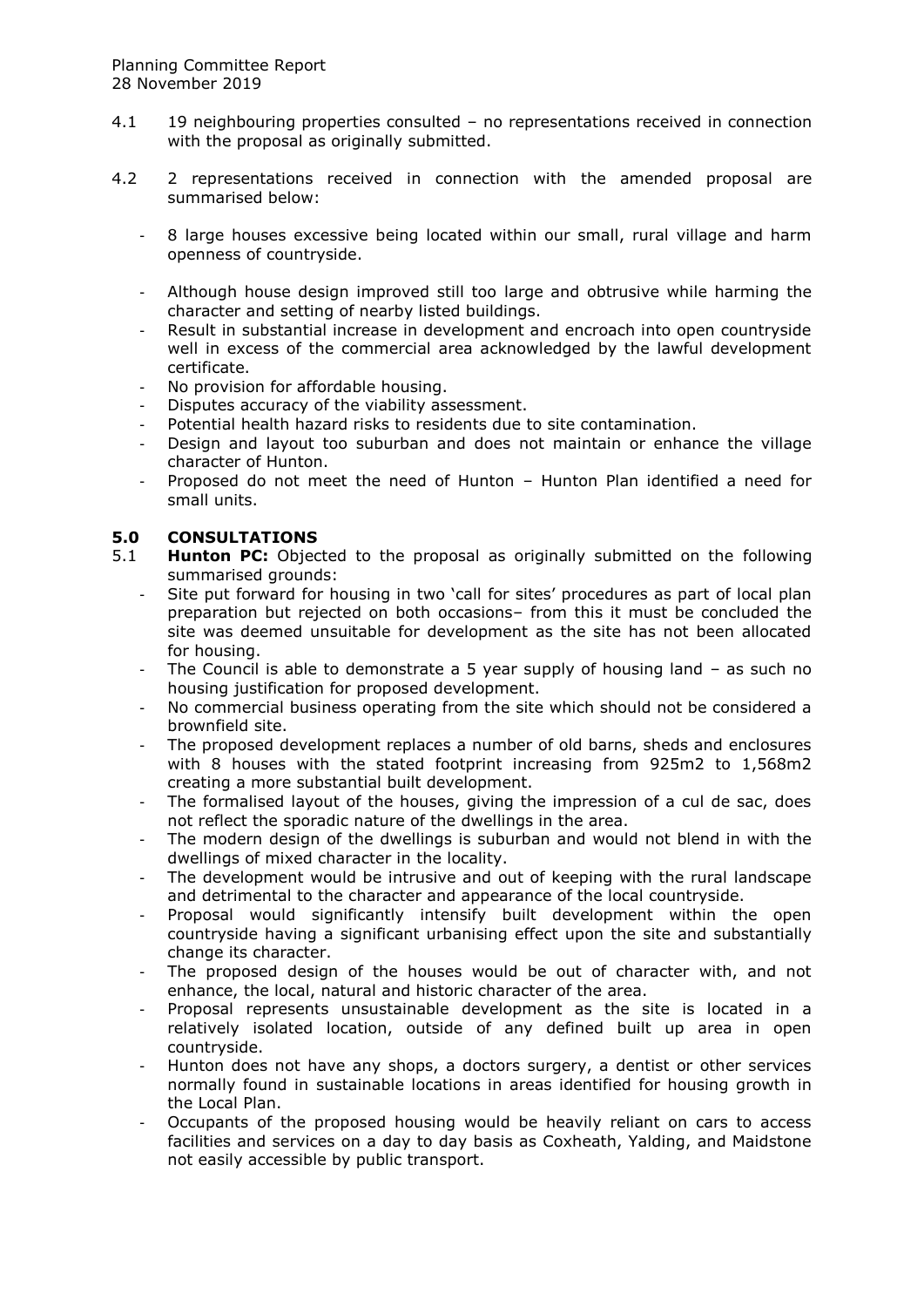- Site area well in excess of the commercial area identified in the lawful development certificate.
- Site not capable of accommodating more than 4 dwellings without causing harm to rural character of the area.
- 6.2 Following receipt of revised plans continue to raise objection on the following grounds:
	- Note the site plan no longer includes the cherry orchard and open field which extended well southwards from the location of the southern boundary of houses 7 and 8.
	- However concerned the site still extends further to the south of the boundary of the approved demolition yard with units 5, 6, 7 and 8, outside the approved site area.
	- Accepts the four houses numbered 1 to 4 as a replacement for the demolition contractor's yard.
	- House designs more appropriate for a rural area representing a positive move but large houses do not meet identified need for small units in the Parish. concerned that the size of houses does not match the needs of the area.
- 6.3 **EHO:** No objection subject to imposition of condition to address site contamination
- 6.4 **Kent Highways:** No objection for the following reasons: Personal injury collision records confirm no incidents recorded recently and for many years beforehand. Given this and that the amount of traffic likely to be generated by the development is not considered to be severe the existing access is considered capable of serving the proposed development.

Note that refuse freighters turning right or left out of the site will require the entire width of the carriageway to successfully complete this manoeuvre in one movement. However due to limited amount of traffic and low traffic speeds on local roads and small number of refuse freighter movements this is considered acceptable.

6.5 **MBC Landscape:** Whilst there are no protected trees on, or immediately adjacent to, the site there are potentially significant trees and important hedgerows within the area. The site is located within the Yalding Farmlands landscape character area, as defined in the Maidstone Landscape Character Assessment. The Maidstone Landscape Capacity Study: Sensitivity Assessment - January 2015 assesses the area as being of high overall landscape sensitivity and sensitive to change. It considers that:

Development potential is limited to within and immediately adjacent to existing settlements and farmsteads in keeping with existing. Other development could be considered to support existing rural enterprises, although extensive, large scale or visually intrusive development would be inappropriate.

Relevant guidelines and mitigation:

• Consider the generic guidelines for the Low Weald in the Maidstone Landscape Character Assessment 2012

• New development should respect the local vernacular in scale, density and materials

- Conserve orchards and the traditional small scale field pattern
- Conserve the largely undeveloped rural landscape and the remote quality of existing development
- Conserve the rural setting of traditional buildings and farmhouses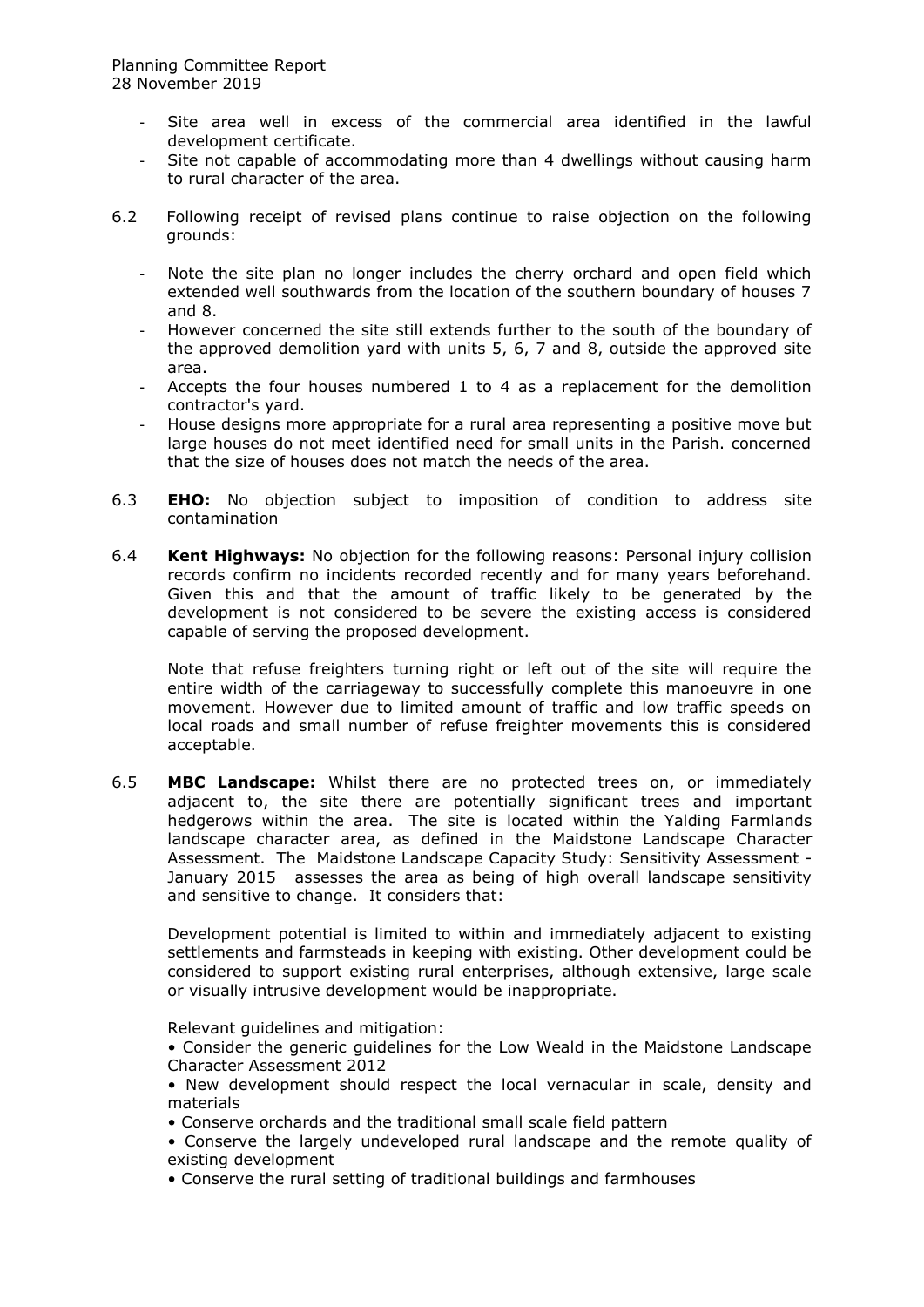- Conserve the undeveloped character of the landscape
- Soften the impact of agricultural buildings and fruit growing equipment storage areas with native planting
- Increase habitat opportunities around water bodies and ditches by promoting a framework of vegetation in these areas
- Soften the visual prominence of large agricultural barns through native planting

Considers the proposed development does not reflect the Maidstone Landscape Character Assessment principles for the Yalding Farmlands landscape character area. However, if minded to permit would want to see conditions attached covering landscape details and the provision of an Arboricultural Method Statement in accordance with the current version of BS5837: 2012, which includes a tree protection plan.

- 6.6 **KCC Ecology:** The ecological survey advised there is a need for bat and reptile surveys to be carried out. Government guidance advises that the recommended surveys should be carried out prior to determination to ensure that the LPA understand what protected species are present and if appropriate mitigation can be implemented.
	- Advise that Government Guidance makes clear that carrying out such surveys after planning permission is granted should only be permitted in exceptional circumstances and that what constitutes exceptional circumstances is a planning and not ecological consideration.
	- Have reviewed the worst case scenario mitigation strategy submitted with the planning application and advise it is likely to be sufficient to mitigate the impact on bats and reptiles from the loss of habitat associated with the proposed development.
	- It confirms there is sufficient space within the applicant's ownership to create an offsite reptile mitigation area and bat barn.
	- Note the submitted information states that mitigation may be reduced following the results of the ecological surveys.
	- Notwithstanding if Council is minded to grant planning permission the proposed works should be implemented in full not only to secure mitigation but also to secure ecological enhancements.
	- If consent granted bat and reptile surveys and an updated detailed mitigation and enhancement strategy informed by the bat and reptile surveys should be secured by condition.

## **7.0 APPRAISAL**

7.1 The key issues in the determination of this application are principle, impact on the character and setting of the countryside, design and layout, heritage, amenity, highways and wildlife.

### **Principle:**

- 7.2 It has been contended that as the site is not allocated for housing development and as the Council is able to demonstrate a 5 year supply of housing land there is no justification for the proposal. The assessment carried out as part of an earlier 'call for sites' process has also been raised.
- 7.3 Dealing first with the 'call for sites' issue, the Parish Council are correct that Durrants Farm was considered as part of this process in connection with the preparation of the local plan. However the affected land not only included Durrants Farm, the land the subject of the lawful use as a workshop and secure covered and open storage for plant, machinery and materials in connection with a demolition contractor's yard but also significant areas of adjoining farmland.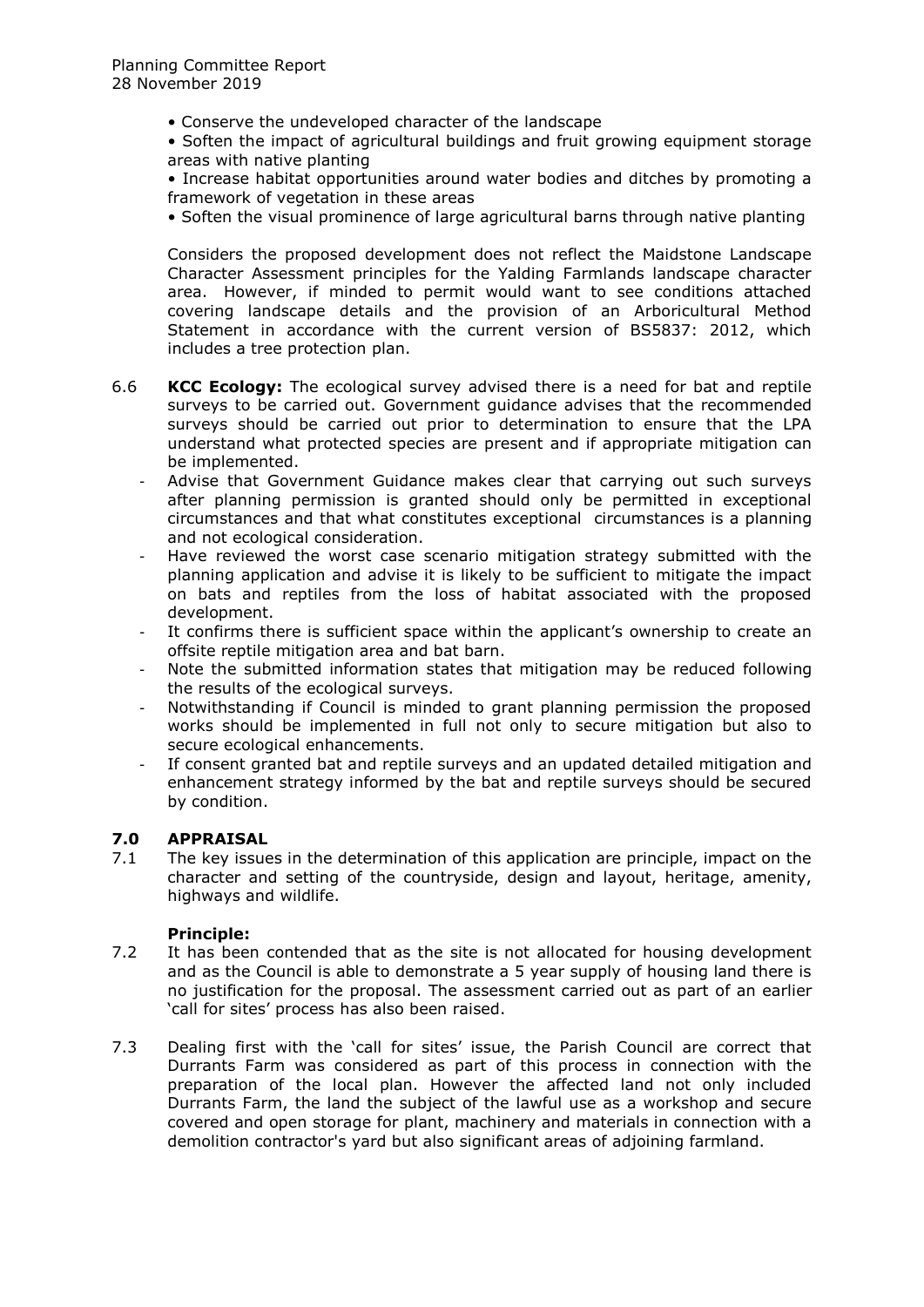- 7.4 It was concluded that development of the site for housing would result in unacceptable intensification of development adjacent to the existing housing while causing harm to the character of the countryside. Furthermore it would result in considerable expansion of Hunton as a settlement which was devoid of essential community facilities.
- 7.5 The site area of the current planning application is significantly reduced in size only affecting the area covered by the lawful development certificate and curtilage of Durrants Farm.
- 7.6 As only redevelopment of previously developed or brownfield land is being proposed the proposal bears no material resemblance to the site rejected as part of the 'call for sites' process. Furthermore as development on brownfield land is being proposed the proposal falls to be considered under policy DM5 of the local plan.
- 7.7 Assessment of the proposal therefore turns on detailed planning considerations and whether it satisfies the criteria for acceptable windfall development set out in policy DM5 of the local plan.

### **Brownfield land:**

- 7.8 The contention has been made that the application site is no longer in commercial use and such cannot be considered as a brownfield site. There are numerous sites lying dormant or otherwise underused to which such a claim could be made.
- 7.9 Unless (a) there is clear evidence of a use being abandoned (which is extremely hard to substantiate in planning terms and could not be supported in this case, or (b) that the use has been superseded by an implemented planning permission which also does not apply) it follows the application site constitutes a brownfield site to which policy DM5 can be applied.
- 7.10 The pre-amble to policy DM5 states amongst other things that a number of brownfield sites in current or previous economic use are located in the countryside. Such sites are outside of the settlement boundaries, and countryside restraint policies apply. Exceptionally, the council will consider proposals for residential development on brownfield sites in rural areas. Key considerations will include:
	- The level of harm to the character and appearance of an area;
	- The impact of proposals on the landscape and environment;
	- Any positive impacts on residential amenity;
	- What sustainable travel modes are available or could reasonably be provided;
	- What traffic the present or past use has generated; and
	- The number of car movements that would be generated by the new use, and what distances, if there are no more sustainable alternatives.
- 7.11 Policy DM5 goes onto state, amongst other things, that "Exceptionally, the residential redevelopment of brownfield sites in the countryside which are not residential gardens and which meet the following criteria will be permitted provided the redevelopment will also result in a significant environmental improvement and the site is, or can reasonably be made, accessible by sustainable modes to Maidstone urban area, a rural service centre or larger village. i. The site is not of high environmental value; and ii. If the proposal is for residential development, the density of new housing proposals reflects the character and appearance of individual localities, and is consistent with policy DM12 (relating to housing density) unless there are justifiable planning reasons for a change in density".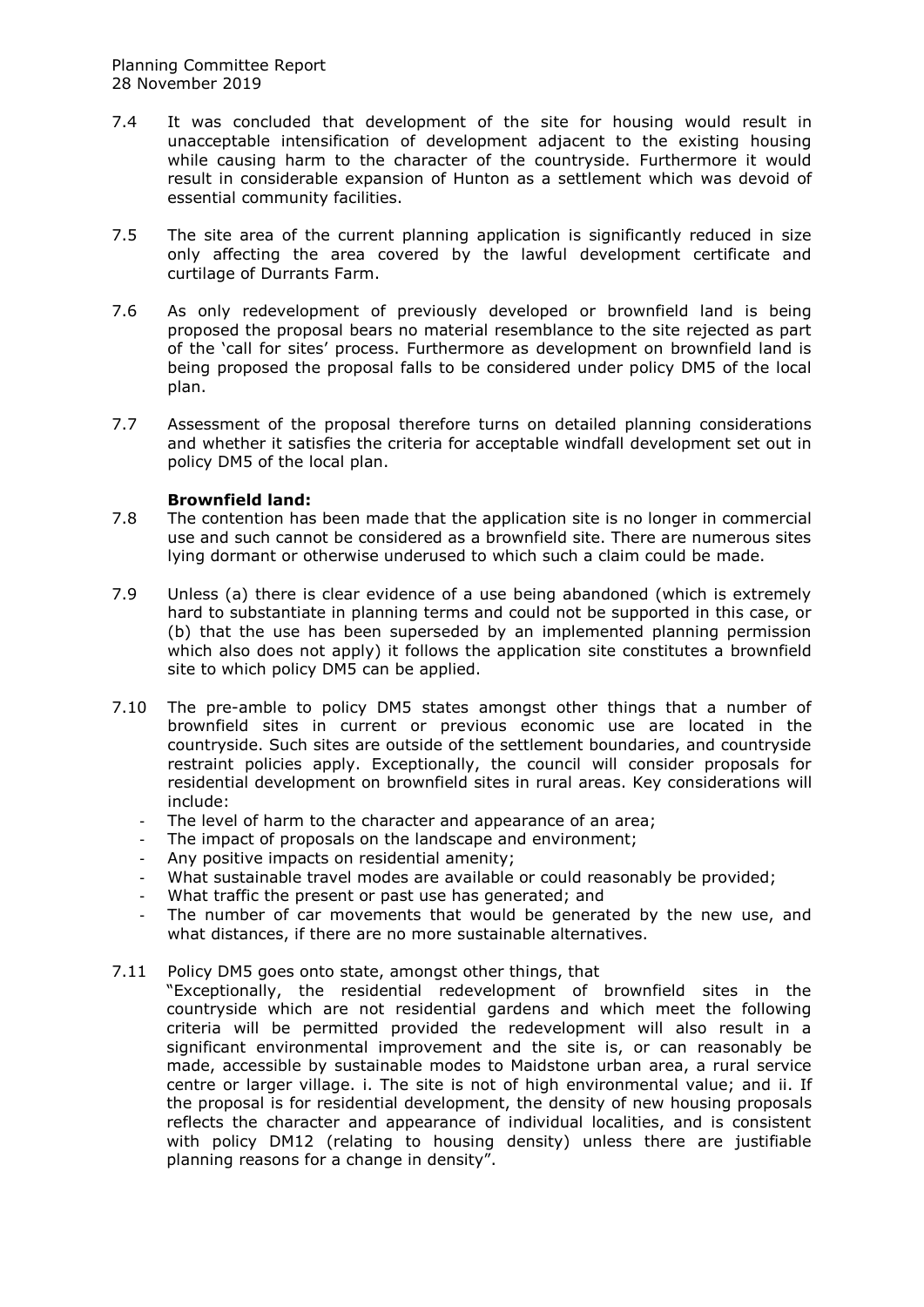- 7.12 The lawful use of the application site being the use of the land and buildings as a workshop and secure covered and open storage for plant, machinery and materials in connection with a demolition contractor's yard is self evidently not a use of high environmental value. Furthermore though the use may be running at a low level or be dormant, if the use was resurrected and running as a going business, given the size of the site and nature of the lawful use it has the capacity to cause significant ongoing visual and environmental harm including being a significant generator of inappropriate HGV traffic along narrow country roads.
- 7.13 As such it is considered that significant environmental benefits could be secured by an appropriate form of redevelopment resulting in removal of unsightly buildings, open storage and yard areas, reducing the potential for noise and disturbance, removal of HGV's from inappropriate rural roads while improving the wildlife potential of the site. There is also the impact of the current use of the site on the character and setting of Durrants a Grade II LB, abutting the site to the west. The proposal therefore also brings the opportunity for improving the character and setting of this heritage asset in accordance with the provisions of policy DM4 of the local plan.
- 7.14 Regarding whether the site can reasonably be made accessible by sustainable modes to the Maidstone urban area, a rural service centre or larger village. The nearest centre of any significance is Yalding just over 1.63km to the west. It is not considered there are any feasible physical works that could be carried out to address this.

### **Landscape Impacts:**

- 7.15 The site is located within the Yalding Farmlands landscape character area, as defined in the Maidstone Landscape Character Assessment. The Maidstone Landscape Capacity Study: Sensitivity Assessment - January 2015 assesses the area as being of high overall landscape sensitivity and sensitive to change.
- 7.16 The MBC landscape advisor considers the proposed development fails to reflect the Maidstone Landscape Character Assessment principles for the Yalding Farmlands landscape character area. However this comment needs to be placed in context. The application site and surrounding area is largely level with the application site set back just over 120 metres from West Street and approached by narrow access track. There is dense tree and hedgerow cover along the north and south west site boundaries with an area of orchard to the south east. The intention is also to supplement boundary screening.
- 7.17 Apart from long range views from West Street there are no footpaths or other vantage points enabling public views of the site. As such the site occupies an enclosed and inward looking setting. Subject therefore to the proposed development being low profile it is considered development of the application site can take place without harming the wider landscape.
- 7.18 Turning to Low Weald in the Maidstone Landscape Character Assessment 2012 the guidelines relevant to this application are considered to be as follows: *New development should respect the local vernacular in scale, density and materials*
- 7.19 The traditional pitched roof design of the houses now being proposed means no conflict identified with this guideline.
- 7.20 *Conserve orchards and the traditional small scale field pattern* Retention of the existing substantial orchard abutting the site to the south east is proposed retention of existing field patterns are not relevant to this proposal.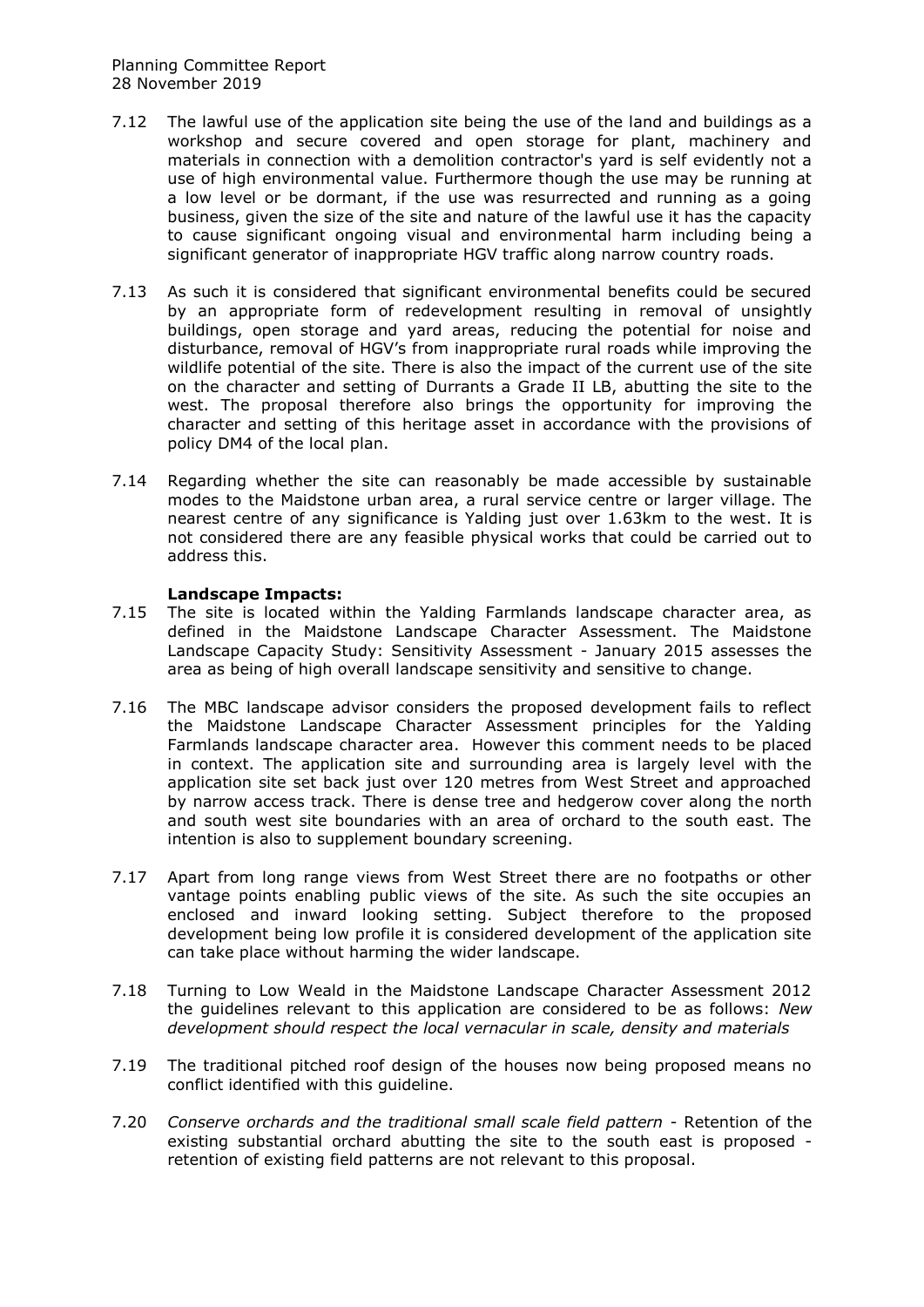- 7.21 *Conserve the rural setting of traditional buildings and farmhouses* The current use and nature of the buildings occupying the site means this is not relevant to this application. There is a Listed Building abutting the western site boundary and the impact of the proposed development on this will be assessed later in this report.
- 7.22 *Conserve the undeveloped character of the landscape -* The proposal concentrates development. This will minimise the impact of development on the locality compared to the existing more diffuse commercial activity currently being carried out. A further consideration is that though current commercial operations are low key there is no guarantee this will remain the case.
- 7.23 *Increase habitat opportunities around water bodies and ditches by promoting a framework of vegetation in these areas. -* There is what is referred to as a small pond on the site. However the submitted ecological appraisal refers to this as a single depression heavily overgrown with nettle and bramble scrub and supported approximately 1cm of water at the time of survey (August 2018) .It is proposed that this will rebuilt to form a water body on the proposed roundabout.
- 7.24 It is reiterated the site has an enclosed nature not easily visible from any public vantage point. It is therefore considered the opportunity exists for the site to be redeveloped without causing harm to the rural character of the area or wider landscape.

### **Design and layout:**

- 7.25 One of the key tests of in satisfying the terms of policy DM5 is whether the proposal can secure significant environmental improvements. Design and layout are aspects of this assessment.
- 7.26 This is an outline proposal with now access, layout, scale and appearance to be considered at this stage with only landscaping left as a reserved matter.
- 7.27 Dealing first with scale, concern has been raised the proposed development will exceed the footprint of existing buildings occupying the site. While this is acknowledged, the proposal also results in the removal of an existing potentially unneighbourly use, all open storage (which can currently take place in an unregulated manner in terms of height and location) and all hardstandings. Loss of all these elements represent significant planning benefits and can be taken into account in determining the amount of building appropriate for this site.
- 7.28 In relation to scale, the proposed units are now traditional pitched roof units. Taking into account existing and proposed landscaping and set back from West Street to the north, it is considered there is likely to be little indication of built mass outside the immediate application site area.
- 7.29 Turning to design and appearance, the proposed dwellings now represent a traditional approach. As such there is considered to be no objection to their design. In addition, the proposed dwellings are not likely to be easily visible from outside the site while the development will be inward looking and self contained. The site therefore has its own micro environment divorced from its surroundings enabling the development to be insinuated into the area without causing material harm to the rural or landscape character of the area.
- 7.30 Concern has been raised that the proposal does not constitute an informal landscape dominated layout. The applicant responded to this concern as follows: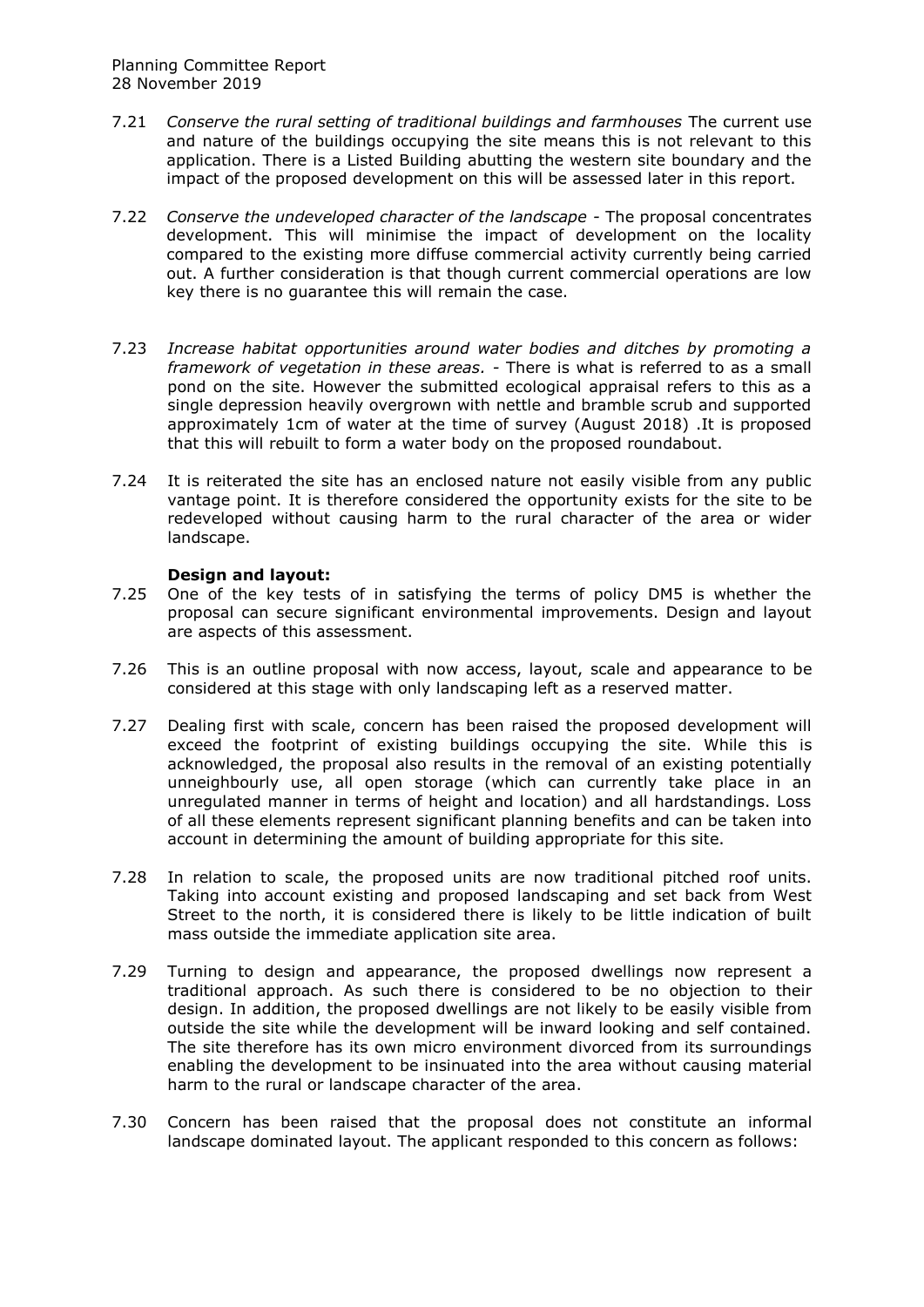- The site is self contained and inward looking. Typically housing and farmsteads grow up in an organic way and this is reflected in their layouts.
- When making proposals in an organic/ historical context the layout would reflect this.
- The application site is not within or abutting an organic rural context and to impose such a layout would be out of context.
- The application site has its own inward style.
- Due to the proposed tree screening the site layout will have no impact on the wider countryside.
- Redesigning the layout to make it appear more informal given the site characteristics and impact of the development is not considered to be justified in the circumstances.
- 7.31 It is considered the above represents a valid statement of reasons justifying the proposed layout.
- 7.32 Given the site context it is therefore considered that in design and layout terms the proposal is an acceptable means of unlocking the development potential of this constrained rural site in accordance with the provisions of policy DM30 of the local plan.

### **Heritage considerations:**

7.33 A short distance in from the western site boundary is the Grade II Listed Building (LB) of Durrants House. There is a dense tree screen separating the LB from the application site. Abutting the tree screen are buildings, open storage and yards forming part of the application site. The tree screen will be retained while all commercial buildings open storage and yards will be removed and replaced by dwellings set at a minimum of just under 10 metres back from the site boundary. It is therefore considered the proposed development will bring a substantial uplift to the setting of the LB in accordance with the provisions of policy DM4 of the local plan.

### **Amenity**

7.34 In block spacing, size of amenity areas and privacy terms the proposed development will provide an acceptable standard of amenity for future residents in accordance with the provision of policy DM1 of the local plan. The only property outside the application site likely to be directly affected by the proposed development is Durrants House abutting the site to the west. However replacement of an unneighbourly commercial use with a more compatible residential use along with retention of existing boundary screening will result in an uplift to the amenity of Durrants House. The remaining concern in relation to Durrants House is potential loss of privacy from west facing  $1<sup>st</sup>$  floor windows. However retention of the existing boundary screen will address this issue.

### **Highways**

- 7.35 Though there may only be low level commercial activity currently being carried out the use is unconstrained in planning terms. It could therefore expand without seeking further permission resulting in additional HGV and employee traffic using narrow country lanes.
- 7.36 When compared to this traffic generated by 8 dwellings is likely to result in a reduced number of HGV and car movement to and from the site. Consequently the proposal could be viewed as bringing a betterment to local highway conditions and in the absence of objection from Kent Highways is considered acceptable in its highways impacts.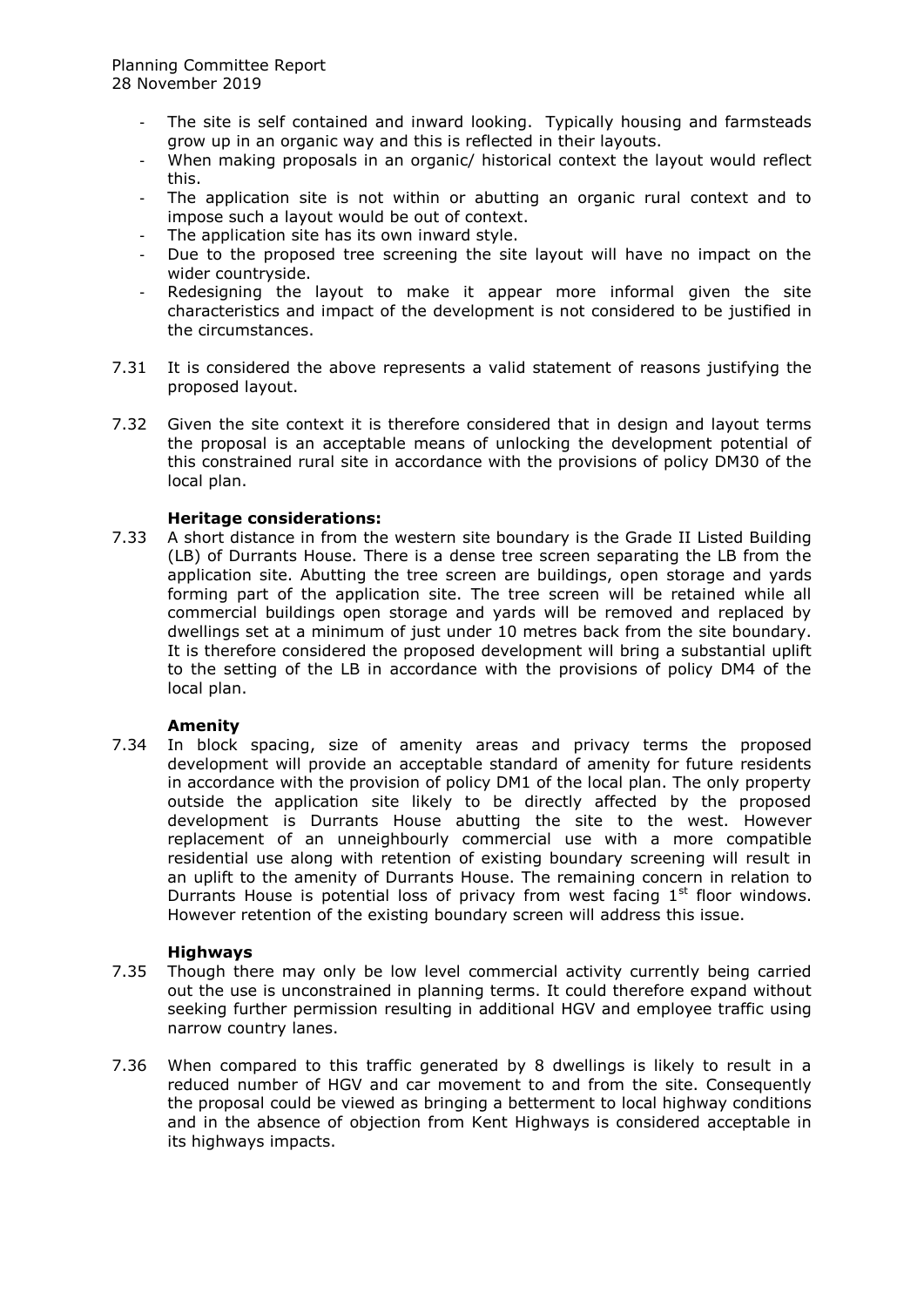7.37 Kent Highways have requested a condition to secure a construction management plan. Guidance makes clear that planning conditions should not seek to control matters falling outside the remit of planning or addressed by other legislation. Such a condition would fail this test though there is no reason why Kent Highways concerns raised cannot be addressed by informative.

### **Sustainability:**

- 7.38 The provisions of policy DM5 of the local plan includes reference to development being accessible by sustainable modes to Maidstone urban area, a rural service centre or larger village. Yalding is just over 1.63km to the west approached by narrow country roads. Realistically the majority of movements to and from the application site will therefore be by car.
- 7.39 It therefore falls to assess whether there is any justification for permitting this development in the absence of its meeting the sustainability requirements of policy DM5.
- 7.40 The sustainability objectives of the NPPF still require development to meet economic, social and environmental objectives. Sustainable transport is therefore only one element of the sustainability package.
- 7.41 The development will enable (a) the removal of an unneighbourly and poorly sited commercial use (b) its replacement with a housing making a valuable windfall housing contribution and (c) bring environmental and wildlife improvements to the area. Consequently it is considered that lack of accessibility by sustainable transport modes is more than offset by the wider environmental and other benefits arising from the proposal.

### **Wildlife**

- 7.42 The submitted ecology survey identified within the site a number of habitats for protected species. No evidence of badgers, dormice, great crested newts were found. However there was evidence of bat roosts and nesting birds along with the need for additional reptile and bat surveys.
- 7.43 Mitigation measures include the need to design lighting to be bat sensitive and to avoid disturbance to breeding birds. Ecological enhancements are proposed with the provision of bird/ bat boxes a wildlife friendly planting scheme and log and brush piles.
- 7.44 KCC Ecology have raised concerns regarding planning permission being granted before further survey work is undertaken which should only be permitted in exceptional circumstances.
- 7.45 It nevertheless it accepts there is sufficient land within the applicant's ownership to secure an offsite reptile mitigation area and bat barn.
- 7.46 Sufficient space to enable translocation of protected species within the same or close to the area to their original habitats means the density of local fauna will not be affected while ensuring an acceptable replacement habitat is secured. It is considered this represents a case of sufficiently compelling exceptional circumstances enabling additional reptile and bat surveys to be secured by condition.
- 7.47 In addition while KCC Ecology notes the applicants only seek to secure mitigation proportionate to what the surveys reveal it contends that all the mitigation specified is necessary to secure ecological enhancements which is specified below: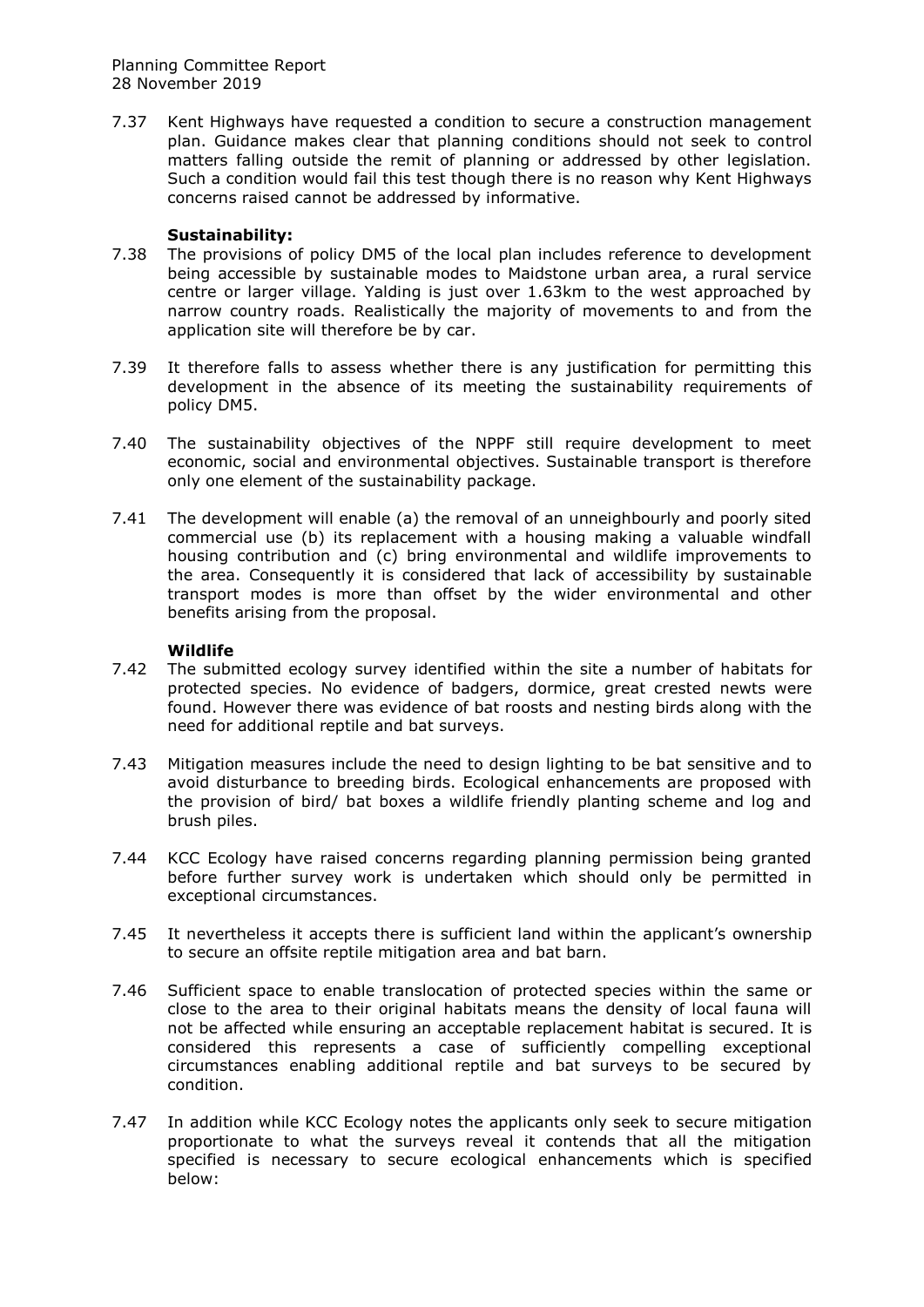- A range of bird boxes erected onto any buildings and trees to be installed on sheltered aspects close to vegetation at a height of 2-3m, preferably on north, north-east or north-west facing elevations.
- The installation of bat boxes installed in suitable locations would increase the site's
	- potential for roosting bats. These boxes should be installed at a height of 3m or more at eaves height on sunny, sheltered aspects, away from direct illumination by artificial
	- lighting and in a location, which ensures connectivity to foraging habitats within the wider landscape.
- The incorporation of a wildlife-friendly planting using native plant species benefitting invertebrates, birds and bats.
- Construction of log and brash piles on the site boundaries; and within the retained
- habitats in the south of the site would provide places of refuge for wildlife.
- Any tree and hedgerow planting should be undertaken using native species such as pedunculate oak, small leaved lime Tilia cordata, black poplar Populus nigra, wild service tree Sorbus torminalis or similar.
- 7.48 In the circumstances it is considered the interests of wildlife is sufficiently safeguarded in accordance with provisions of the NPPF and policy DM3 of the local plan.

### **Community infrastructure contributions and affordable housing**

- 7.49 Requests for contributions towards S106 legal agreements must be assessed in accordance with Regulation 122 of the Act with any obligations being seen to meet the following requirements being they should be:
	- (a) Necessary to make the development acceptable in planning terms;
	- (b) Directly related to the development; and
	- (c) Fairly and reasonably related in scale and kind to the development.
- 7.50 In this case the relevant requirement relates to the provision of Affordable Housing (AH) in accordance with Policy SP20 of the local plan. This requires that 40% of housing schemes in the countryside should be affordable unless it can be demonstrated that AH targets cannot be achieved due to economic viability.
- 7.51 The application has been accompanied by a viability appraisal which concluded that the development would not be viable if financial contributions towards securing AH were sought.
- 7.52 Independent assessment of the applicant's viability appraisal supports this conclusion that the scheme cannot support any contributions towards AH though suggesting a 'clawback' mechanism in the event sales values increase due to an uplift in the housing market.
- 7.53 Such a 'clawback' would be delivered via a S106 legal agreement. The applicants have since confirmed their agreement to a 'clawback'.

### **Other matters**

- 7.54 There is a requirement that surface water drainage be dealt with via a SUDS in order to attenuate water run off on sustainability and flood prevention grounds and is a matter can be dealt with by condition.
- 7.55 The proposal needs to be 'screened' as to whether it should have been accompanied by an Environmental Impact Assessment (EIA). As the site does not fall within an AONB nor does it exceed any of the Schedule 2 thresholds set out in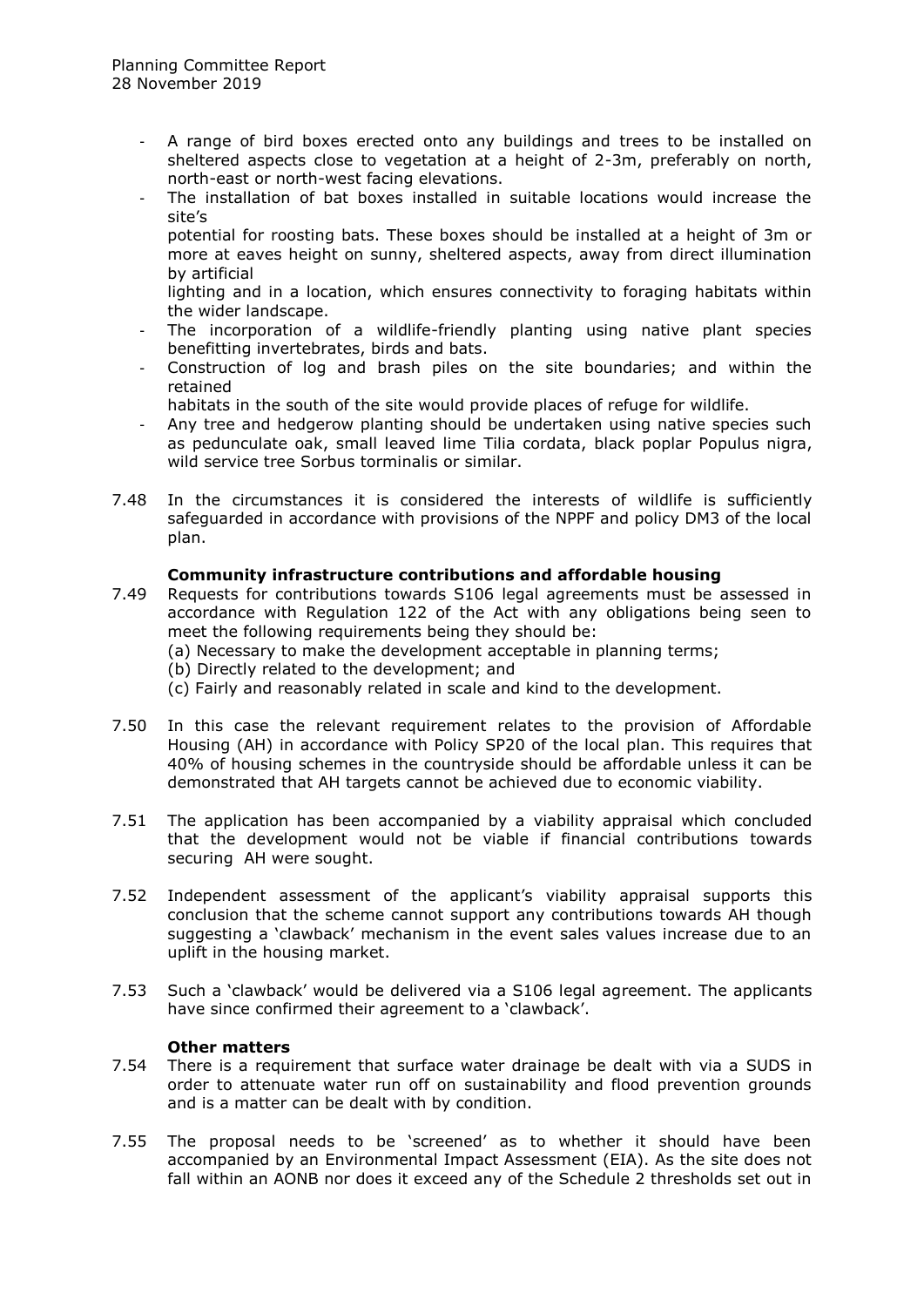the Town and Country Planning (Environmental Impact Assessment) Regulations 2017 no requirement for an EIA is identified. It should be stressed this conclusion does not imply support for the proposal or set aside the need to assess the proposal applying normal planning criteria.

### **CONCLUSIONS/BALANCING EXERCISE**

- 7.56 The proposal involves the removal of an unneighbourly and unconstrained commercial development. The site is well enclosed and the proposed housing will result in an inward looking and self contained development acceptable in design terms while not resulting in any material impact on the rural and landscape character of the area.
- 7.57 The development will bring about improvements to the setting of an adjoining heritage asset, is acceptable in its amenity, highways and wildlife impacts while making a windfall contribution towards meeting housing supply in the Borough. It is therefore considered that the balance of issues fall significantly in favour of granting planning permission for the proposed development.
- **8.0 RECOMMENDATION** –The Head of Planning and Development BE GRANTED DELEGATED POWERS TO GRANT planning permission subject planning conditions and the prior completion of a legal agreement to provide the following:

a 'clawback' mechanism to secure contributions towards the provision of affordable housing in the event sales values increase

(including the Head of Planning and Development being able to settle or amend any necessary terms of the legal agreement in line with the matters set out in the recommendation resolved by Planning Committee):

1. The development shall not commence until approval of the following reserved matters has been obtained in writing from the Local Planning Authority:-a. Landscaping. Application for approval of the reserved matters shall be made to the Local Planning Authority before the expiration of three years from the date of this permission. The development hereby permitted shall be begun before the expiration of two years from the date of approval of the last of the reserved matters to be approved.

Reason: No such details have been submitted and in accordance with the provisions of Section 92 of the Town and Country Planning Act 1990.

2. Prior any part of the development hereby approved reaching damp proof course details of a sustainable surface water drainage scheme (including its long term maintenance) shall be submitted to and approved in writing by the Local Planning Authority. The work shall be carried out before first occupation of any of the dwellings hereby approved and retained in accordance with the approved details at all times thereafter.

Reason: In the interests of pollution prevention, sustainability and flood prevention.

3. Prior to the development hereby approved reaching damp proof course samples of materials to be used in the construction of the external surfaces of the development hereby approved shall be submitted to and approved in writing by the Local Planning Authority. The development shall be constructed using the approved materials;

Reason: To ensure a satisfactory appearance to the development.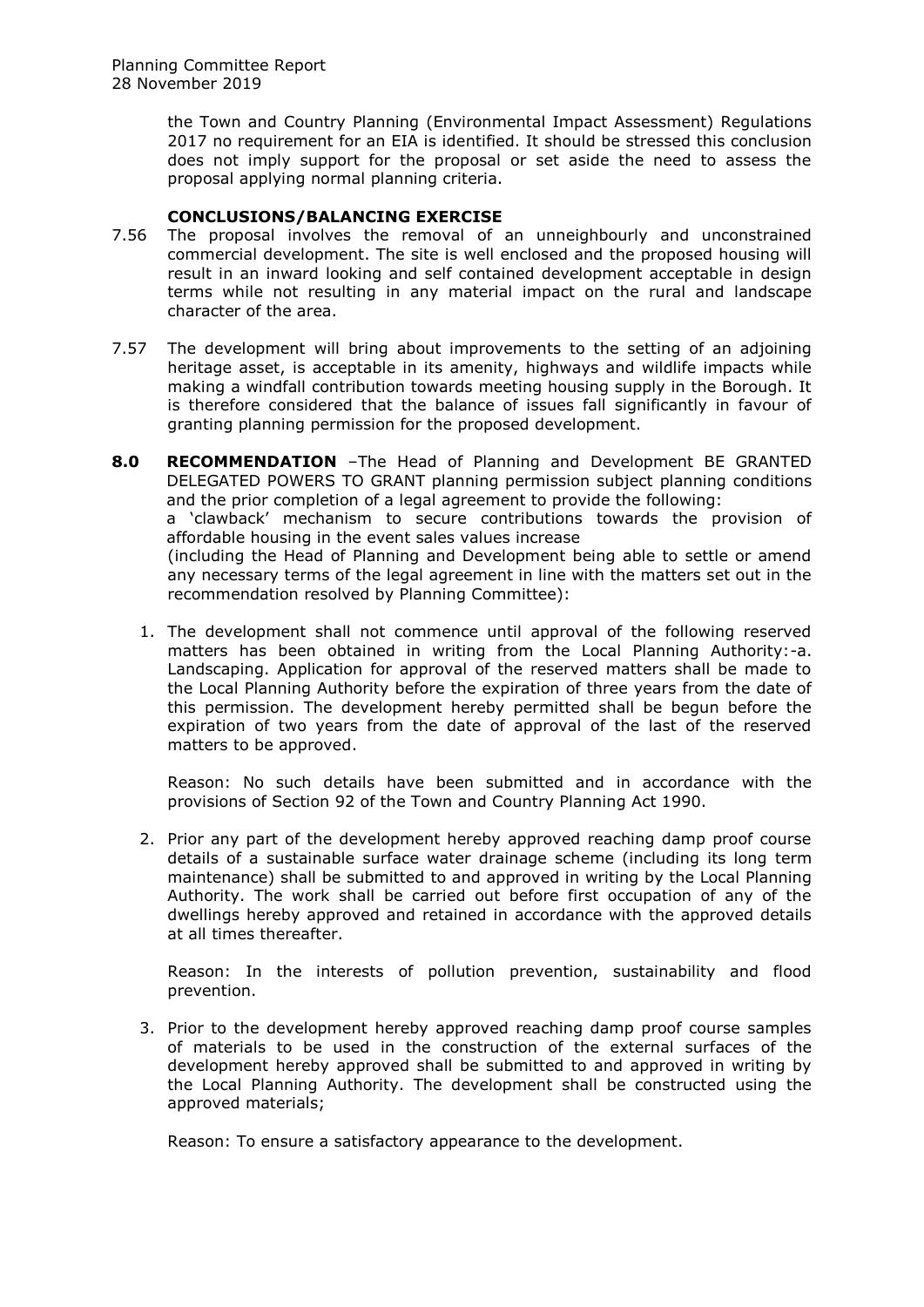4. Prior any part of the development hereby approved reaching damp proof course details of both hard and soft landscape works designed using the principle's established in the Council's adopted Landscape Character Assessment 2012 shall have been submitted to and approved in writing by the Local Planning Authority. These details shall include existing trees, shrubs and other features, planting schedules of plants, noting species (which shall be native species and of a type that will encourage wildlife and biodiversity, where possible), plant sizes and numbers where appropriate, means of enclosure, hard surfacing materials, and an implementation programme. Any trees or plants which within a period of five years from the completion of the development die, are removed or become seriously damaged or diseased shall be replaced in the next planting season with others of similar size and species, unless the Local Planning Authority gives written consent to any variation.

Reason: In the interests of the visual amenities of the area and encouraging wildlife and biodiversity.

5. The development hereby approved shall not commence until details of an Arboricultural Method Statement (which shall include tree protection measures) prepared in accordance with the current edition of BS 5837:2012 have been submitted to and approved in writing by the local planning authority. All trees to be retained must be protected by barriers and/or ground protection. No equipment, plant, machinery or materials shall be brought onto the site prior to the erection of approved barriers and/or ground protection except to carry out pre commencement operations approved in writing by the local planning authority. Nothing shall be stored or placed, nor fires lit, within any of the protected areas. No alterations shall be made to the siting of barriers and/or ground protection, nor ground levels changed, nor excavations made within these areas without the written consent of the local planning authority. These measures shall be maintained until all equipment, machinery and surplus materials have been removed from the site.

Reason: In the interests of landscape, visual impact and amenity of the area and to ensure a satisfactory appearance to the development.

6. The parking/turning areas and access shown on the approved plans shall be completed before first occupation of any of the dwelling hereby approved and shall thereafter be kept available for such use. No development, whether permitted by the Town and Country Planning (General Permitted Development) Order 2015 (or any order revoking and re-enacting that Order, with or without modification) or not, shall be carried out on the areas indicated or in such a position as to preclude vehicular access to them.

Reason: Development without adequate parking and turning provision is likely to lead to parking inconvenient to other road users and result in conditions detrimental to the interests of road safety.

- 7. The development hereby permitted shall not be commenced until the following components of a scheme to deal with the risks associated with contamination of the site shall have been submitted to and approved, in writing, by the local planning authority:
	- 1) A preliminary risk assessment which has identified:
	- all previous uses
	- potential contaminants associated with those uses
	- a conceptual model of the site indicating sources, pathways and receptors
	- potentially unacceptable risks arising from contamination at the site.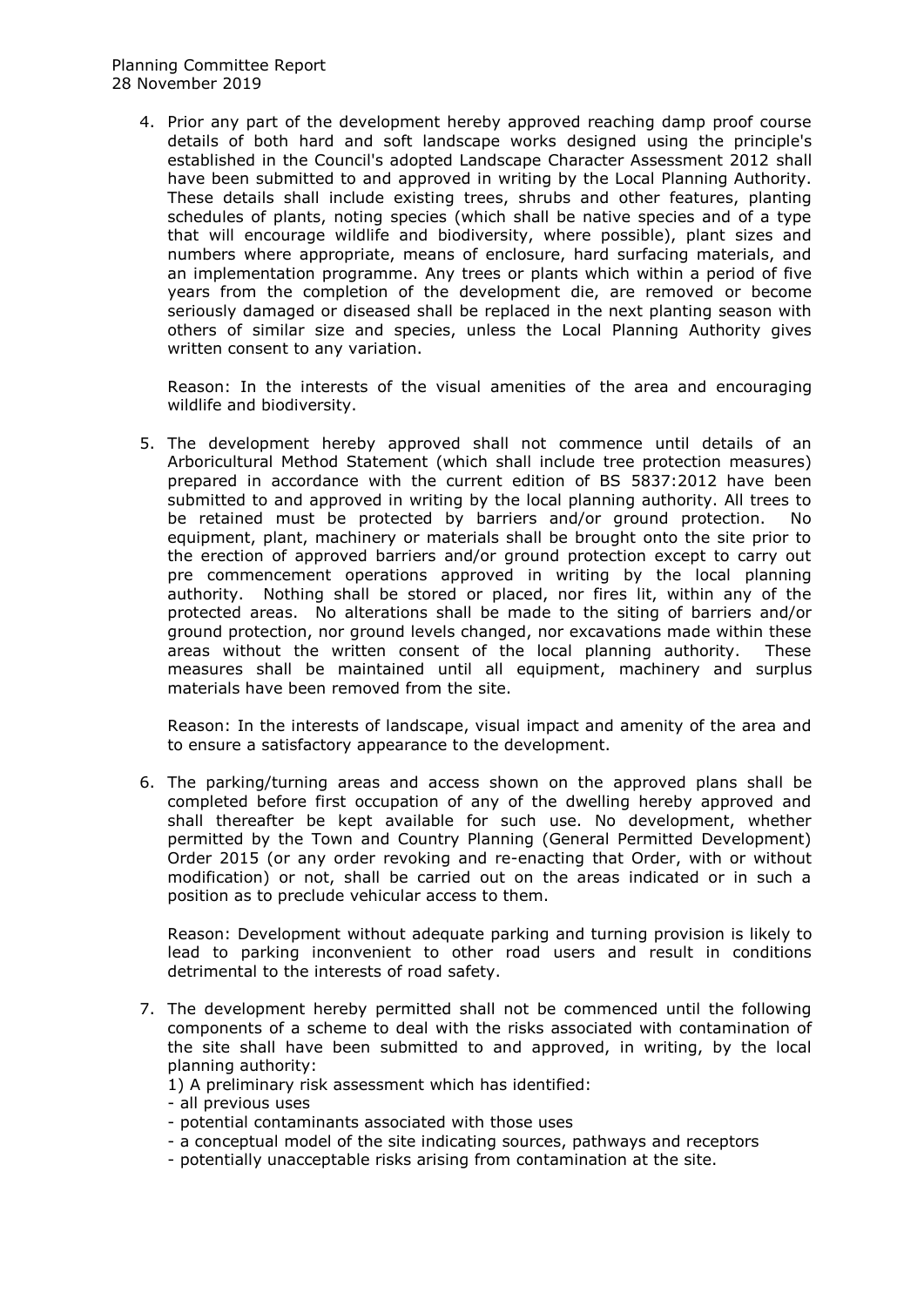2) A site investigation, based on (1) to provide information for a detailed assessment of the risk to all receptors that may be affected, including those off site.

3) A remediation method statement (RMS) based on the site investigation results and the detailed risk assessment (2). This should give full details of the remediation measures required and how they are to be undertaken. The RMS should also include a verification plan to detail the data that will be collected in order to demonstrate that the works set out in the RMS are complete and identifying any requirements for longer-term monitoring of pollutant linkages, maintenance and arrangements for contingency action.

Any changes to these components require the express consent of the local planning authority. The scheme shall thereafter be implemented as approved.

Reason: To prevent harm to human health and pollution of the environment.

8. A Closure Report shall be submitted upon completion of the works. The closure report shall include full verification details as set out in point 3 of the preceding condition. This should include details of any post remediation sampling and analysis, together with documentation certifying quantities and source/destination of any material brought onto or taken from the site. Any material brought onto the site shall be certified clean; Any changes to these components require the express consent of the local planning authority. The scheme shall thereafter be implemented as approved.

Reason: To prevent harm to human health and pollution of the environment.

9. The development hereby permitted shall be undertaken strictly in accordance with the Preliminary Ecological Appraisal carried out by Greenspace Ecological Solutions dated August 2018 including the ecological enhancements set out in para 6.1 of the report within 3 months of first occupation.

Reason: To enhance the sites biodiversity assets.

10. Prior to the development hereby approved commencing bat and reptile surveys as detailed within the Preliminary Ecological Appraisal (Greenspace Ecological Solutions dated Aug 2018) must be submitted to the Local Planning Authority for prior approval in writing. The work shall only be carried out in accordance with the approved details.

Reason: In the interests of wildlife.

11 Prior to the development hereby approved commencing an updated mitigation and enhancement strategy informed by the bat and reptile surveys shall be submitted to and approved in writing by the Local Planning Authority which shall be in accordance with the mitigation and enhancements proposed within the Projected Mitigation Strategy for Reptiles and Bats (Greenspace Ecological Solutions; September 2018).

Reason: In the interests of wildlife.

11.Any external lighting installed anywhere on the application site including along the access road and around the access point onto West Street shall be in accordance with details that have previously been submitted to and approved in writing from the Local Planning Authority. Lighting shall only be installed in accordance with the approved details and retained as such at all times thereafter.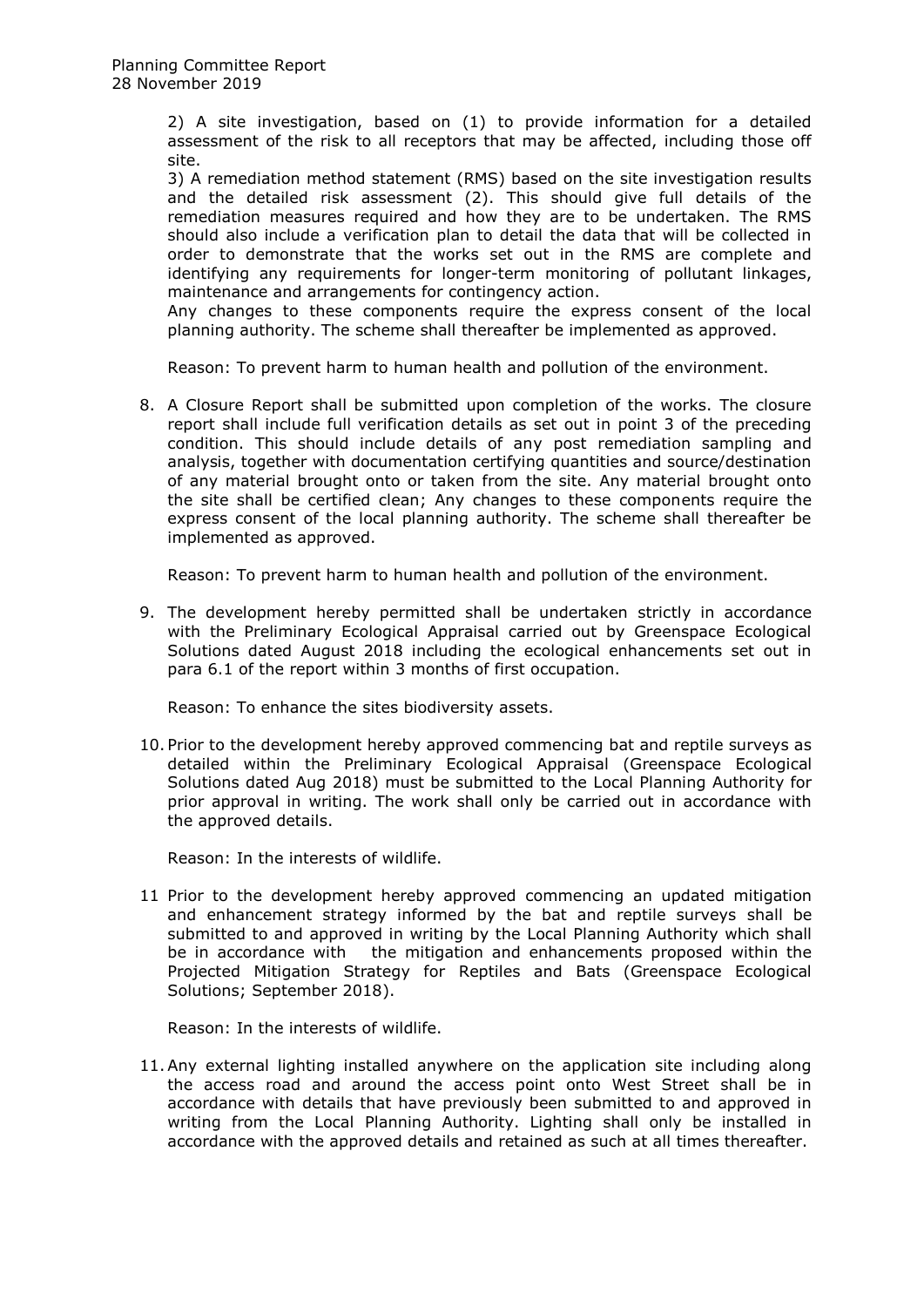Reason: In the interests of bat protection and to safeguard the rural night time environment in the interests of visual amenity.

12. Prior to any part of the development hereby approved reaching roof level details of all means of enclosure shall be submitted to and approved in writing by the Local Planning Authority to include gaps for the passage of wildlife. The development shall only be carried out in accordance with the approved details.

Reason: In the interests of privacy and visual amenity.

13. The development hereby approved shall be carried out in accordance with the following plans nos: 2009/01B, 02E, 05B, 06B and 10, DAT/9.0A sheets 1 and 2 (site survey) 9.1 sheets 1 and 2 (outline elevations).

Reason: In the interests of amenity.

14. Prior to first occupation of individual dwellings a minimum of one electric vehicle charging point shall have been installed for the benefit of the occupier of that dwelling with the charging point thereafter retained for that purpose.

Reason: To promote the reduction of CO2 emissions through the use of low emissions vehicles in accordance with paragraph 35 of the NPPF.

15. Prior to first occupation of individual dwellings cycle storage and bin storage shall be in place that is in accordance with details that have previously been submitted to and approved in writing with the approved storage retained thereafter.

Reason: In the interests of amenity.

### **INFORMATIVES:**

- (1) You are advised before beginning the development to address the following concerns.
	- (a) Routing of construction and delivery vehicles to / from site
	- (b) Parking, turning and unloading areas for construction and delivery vehicles and site personnel and visitors.
	- (c) Timing of deliveries
	- (d) Provision of wheel washing facilities
	- (e) Any necessary temporary traffic management /signage.
	- (f) Measures to prevent the discharge of surface water onto the highway.
- (2) It is the responsibility of the applicant to ensure , before the development hereby approved is commenced, that all necessary highway approvals and consents where required are obtained and that the limits of highway boundary are clearly established in order to avoid any enforcement action being taken by the Highway Authority. Across the county there are pieces of land next to private homes and gardens that do not look like roads or pavements but are actually part of the road. This is called 'highway land'. Some of this land is owned by The Kent County Council (KCC) whilst some are owned by third party owners. Irrespective of the ownership, this land may have 'highway rights' over the topsoil. Information about how to clarify the highway boundary can be found at [https://www.kent.gov.uk/roads-and-travel/what-we-look-after/highway](https://www.kent.gov.uk/roads-and-travel/what-we-look-after/highway-land/highway-boundary-enquiries)[land/highway-boundary-enquiries](https://www.kent.gov.uk/roads-and-travel/what-we-look-after/highway-land/highway-boundary-enquiries)

The applicant must also ensure that the details shown on the approved plans agree in every aspect with those approved under such legislation and common law. It is therefore important for the applicant to contact KCC Highways and